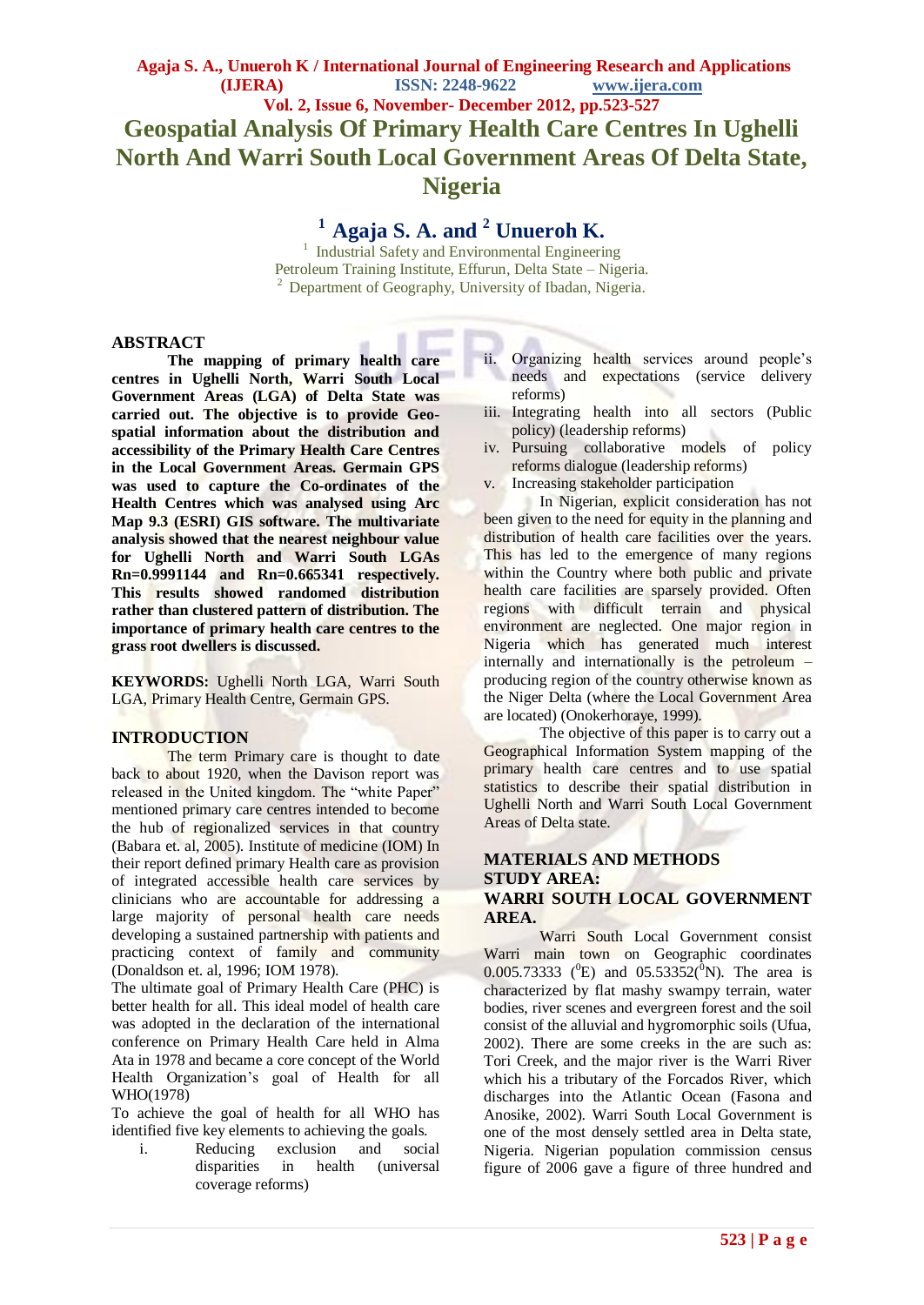### **Agaja S. A., Unueroh K / International Journal of Engineering Research and Applications (IJERA) ISSN: 2248-9622 www.ijera.com**

**Vol. 2, Issue 6, November- December 2012, pp.523-527**

four thousands as the population of Warri South Local Government Area.

#### **UGHELLI NORTH LOCAL GOVERNMENT AREA**

Ughelli North Local Government area is one of the 25 Local Government Areas in Delta State and fall within the Delta Central senatorial district. It is approximately on  $0.05^{\circ}30N$  and  $0.05^{\circ}59$ "E it is bounded to the North by Ethiope East, Patani to the South, Ughelli South to the west and Isoko North and south to the East. Ughelli North is 818  $Km<sup>2</sup>$  in area.

The Population of Ughelli North published by National population commission in Census 2006 puts the population of Ughelli North at 321, 028.

#### **DATA COLLECTION:**

The main data for this study was a SPOT XS (Multi-spectical Image with Spatial Resolution of 5 metres, recorded in 3 spectral bands and radiometric resolution of 8 bits. The administrative and topographic maps used were collected from relevant government agencies. The geographic coordinates of the Primary Health Care Centres were taken and recorded with an hand held eTrex Garmain Global Positioning System (GPS).

#### **DATA CONVERSION AND ANALYSIS**

Data acquired were converted to make them compatible with the GIS software. The topographic maps were converted from analogue to digital format by scanning them with an AO (A ZERO) scanner and geo-referenced in Arc View to allow for integration with the remotely sensed data within ARCView. The spot XS multi-spectral data was already pre-processed and in digital format. Using the geo-referencing tool, the image was used to co-register the map by identifying ground control points on the image and in the map respectively. On screen digitizing was done to capture the various layer and theme relevant for the GIS analysis. A supervised classification was carried out on the image data to classify the image into six homogenous classes in order to generated the required spatial classes. The following classes were divided: built-up areas, cultivated lands, bare surfaces, water bodies, forests and wetlands. Supervised classification is the process of using samples of known identity to classify pixels of unknown identity. The samples of known identity are those pixels within the training areas identified during or through the analysis of fieldwork. The analyst therefore defined on the image. (Fabiyi, 2001; Unueroh, 2011; Uluocha, 2007). The classes were carefully digitized on screen from the image into different layers, while town names and landmark features were digitized from the administrative and topographic maps of the study area. All these spatial data was integrated into

ARCView for manipulation and GIS analysis. Data integration functions of the GIS involve combining maps of the same geographical area at different scale, dates, coordinate and projections. It also entails the integration of digital map data with remote sensing data (satellite imagery). The capability of a GIS to overlay separate map layers of the same geographical area to produce a composite or new map of the study area combining the characteristics of the various map was explored in a GIS environment. In overlay analysis, the location is held constant and several other variables are simultaneously evaluated.

#### **NEAREST NEIGHBOUR DISTANCE ANALYSIS**

The basic statistical analysis used is the Nearest Neigbour Statistic  $(R_n)$  defined as the ratio of the mean distance  $(D_n)$  in the area under investigation to some expected mean distance usually under a random distribution  $(D_e)$ . This Statistic is defined as

$$
R_n = \frac{D_o}{D_e} \tag{1}
$$

In a purely random distribution of points, the expected mean distance D<sub>e</sub> between each pair of points and its nearest neighbor is

(2)

$$
D_o = \frac{D_o}{2\sqrt{p}}
$$

*p* 2 and, the expression in equation (1) reduces to

$$
R_n = 2D_o \sqrt{p}
$$

Or 
$$
R_n = 2D_o \sqrt{\frac{n}{A}}
$$
 (3a)

Where p is the density of points in the area under consideration, A is the area concerned and n the number of points. Density is defined as the number of points per unit area. On the other hand,

D<sub>o</sub> defined as 
$$
\left(\sum_{i=1}^{n} \frac{d_i}{n}\right)
$$
, is the mean of the nearest

neighbor distances between one point and another. In applying this method, it is important that the area is measured in the same units as the density of points (map units or area units)

The general rule for applying the method is based on the fact that the nearest neighbor statistic  $R_n$  has a value that ranges between zero and 2.15. thus  $0 < R_n < 2.15$  (4)

Furthermore, it is known that a random pattern is observed if the value of the statistic equals 1. Consequently, the rule of thumb is as follows;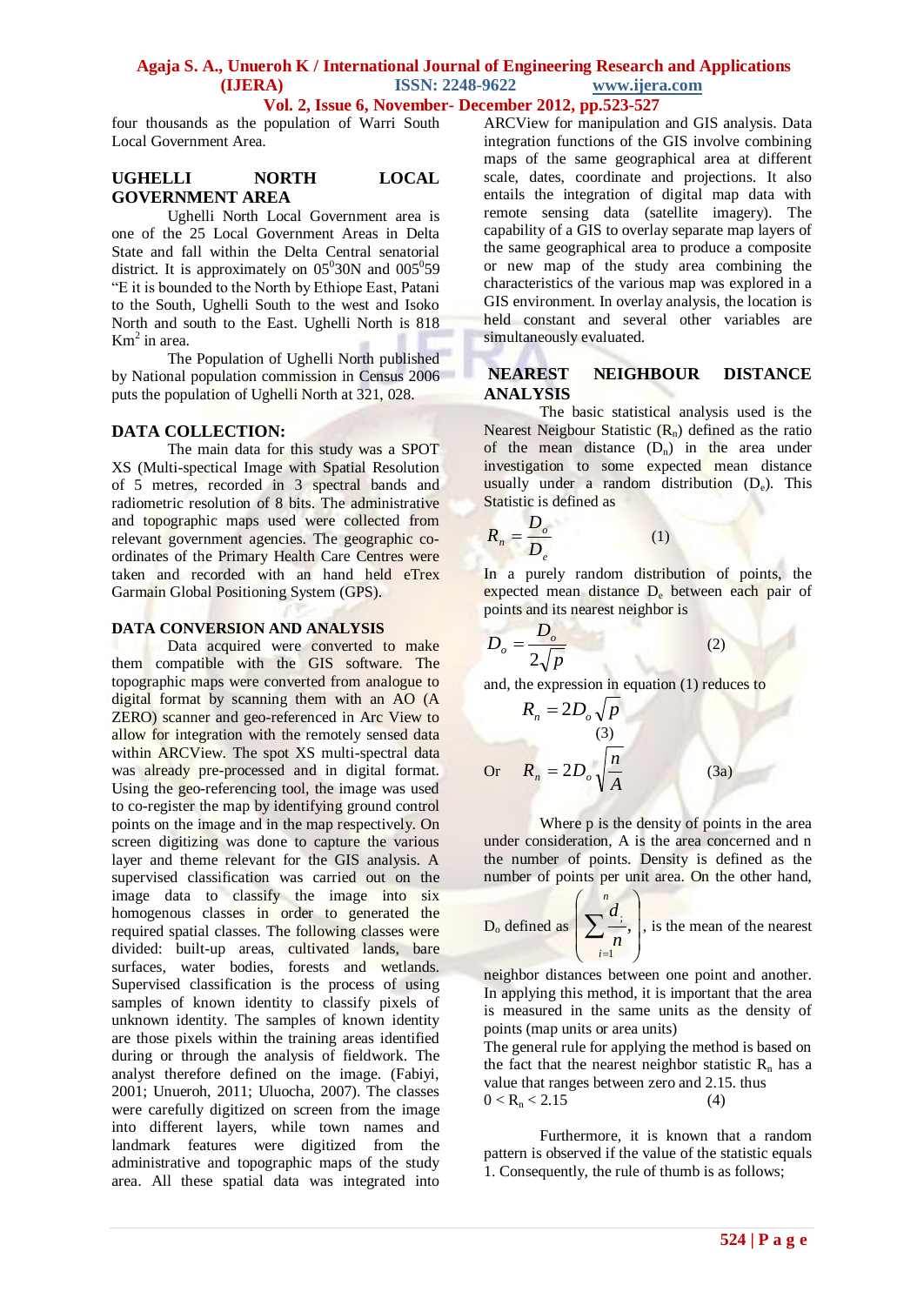#### **Agaja S. A., Unueroh K / International Journal of Engineering Research and Applications (IJERA) ISSN: 2248-9622 www.ijera.com Vol. 2, Issue 6, November- December 2012, pp.523-527**

 $R_n = 1$  implies that the distribution is random  $R_n \rightarrow 0$  implies that the distribution is clustering  $R_n = 2.15$  implies that the distribution is regular [Mitchel, 2005]

#### **SPATIAL DISTRIBUTION OF HEALTH CENTRE IN UGHELLI NORTH LGA**

Ughelli North has a total number of twenty three health centres sampled for the purpose of this research work. The spatial distribution of these health centres can be described to have observed a fairly even distribution pattern. The Nearest Neighbour Analysis shows that Rn=0.991144(Rn<1.0), N=22, observed mean

distance=0.5928, expected mean distance=0.1674503 while area of study  $=804.17 \text{km}^2$ . This indicates that the pattern is more random than clustered. The distribution of the health centres as shown in figure 4.1 indicates that PHC are located around settlements like: Otowodo, Ughelli town, Ekuigbo, Afiesere to mention a few; while General hospital is found in Orogun. The figure also, revealed that very few settlements do not have any health centres at their disposal. Also, distances between health centres are moderate as people do not necessarily need to travel far to make use of the facilities available at these health centres.



*Figure 1: Spatial Distribution of Health Centre in Ughelli North LGA.*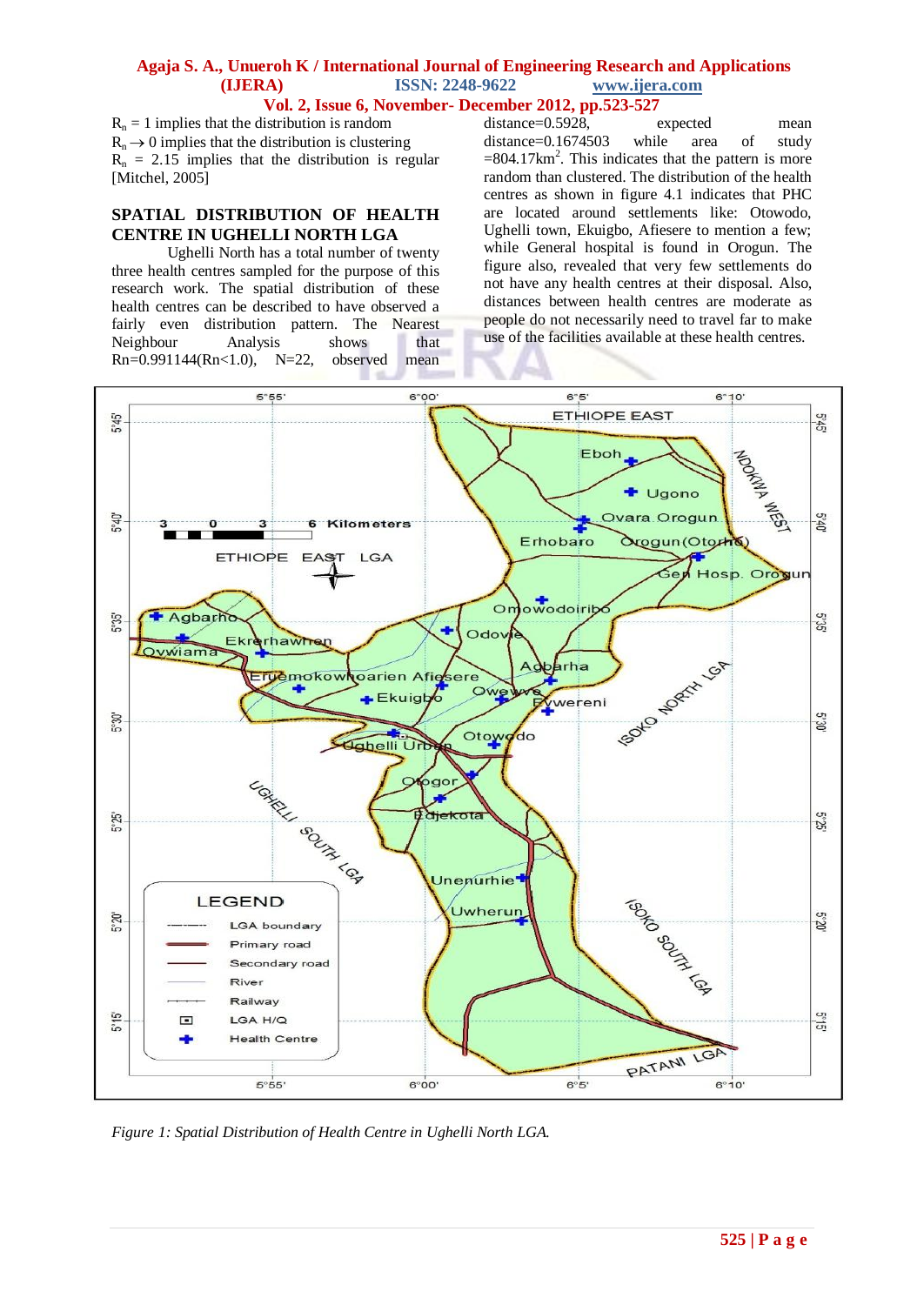#### **Agaja S. A., Unueroh K / International Journal of Engineering Research and Applications (IJERA) ISSN: 2248-9622 www.ijera.com Vol. 2, Issue 6, November- December 2012, pp.523-527**

### **SPATIAL DISTRIBUTION OF HEALTH CENTRES IN WARRI SOUTH LGA.**

Total number of twelve health centres coordinates were taken with the GPS. The nearest neighbour analysis of the PHC the obsoverd mean distance of the centres is 0.22127km apart with expected mean distance 0.365529km. Study area is 550.66 km<sup>2</sup>, the Rn = 0.60534 (0  $\le$  Rn  $\le$  1) this implies clustering pattern in the distribution of the

PHC. The test significance,  $Z = 2.61544$  which shows the clustering is significant. Also it could be observed that the centres were clustered within certain portion of the Warri South LGA. The swamp terran and physical environment could be a major factor in the distribution pattern of the PHC became white land is available for human settlement and usage.



Figure 2: spatial distribution of health centre in Warri South LGA

#### **CONCLUSION**

We have used Geographic information system (GIS) and Geospatial statistics to study distribution patterns of the Primary Health Care Centres (PHC) in Ughelli North and Warri South LGAs of Delta State, Nigeria. This shows that the PHC distribution is clustered. The topography of the area (Swamp terrain) may be a major determining factor responsible for this pattern of distribution because majority of land mass (over sixty percent) for Warri South were not accessible for human settlement. The population ratio to PHC is between (12,0000: 1;and 25,000:1). This is very in adequate if the goal of health for all as stipulated by world

Health organization is to be achieved. There is urgent need for local authority state government and Non-Governmental organizations to be fully involved in setting up of more functional, accessible health care centres. Health of the population will improve if mal distribution of PHC is corrected and emphasis is placed on functional PHC, this will help to lower the cost of care, improve health of the populace and reduce the inequities in the population health.